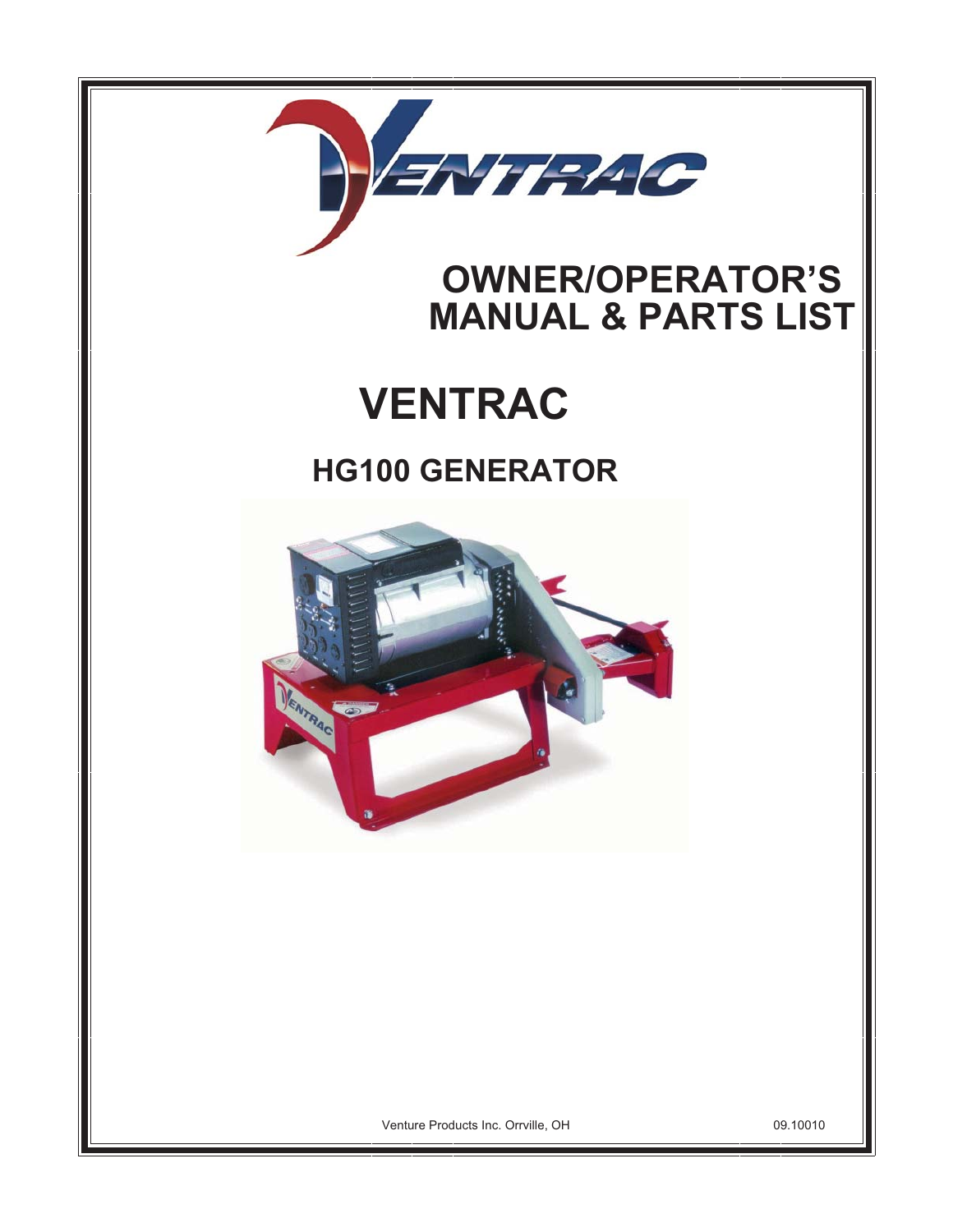

### **Orrville, OH www.ventrac.com**

## **TO THE OWNER**

*Congratulations on the purchase of a new VENTRAC HG100 Generator! The purpose of this manual is to assist you in its safe and effective operation and maintenance.*

*With proper usage and care, the generator will provide many years of service. Please read and understand this manual entirely before using the generator. Keep this manual on file for future reference.*

*Always give Model and Serial # when ordering service parts.*

*Please fill in the following information for future reference:*

| Date of Purchase: Month ___________________ |  |  |
|---------------------------------------------|--|--|
|                                             |  |  |
|                                             |  |  |
|                                             |  |  |
|                                             |  |  |
|                                             |  |  |
|                                             |  |  |
|                                             |  |  |
|                                             |  |  |
|                                             |  |  |

Venture Products Inc. reserves the right to make changes in design or specifications without incurring obligation to make like changes on previously manufactured products.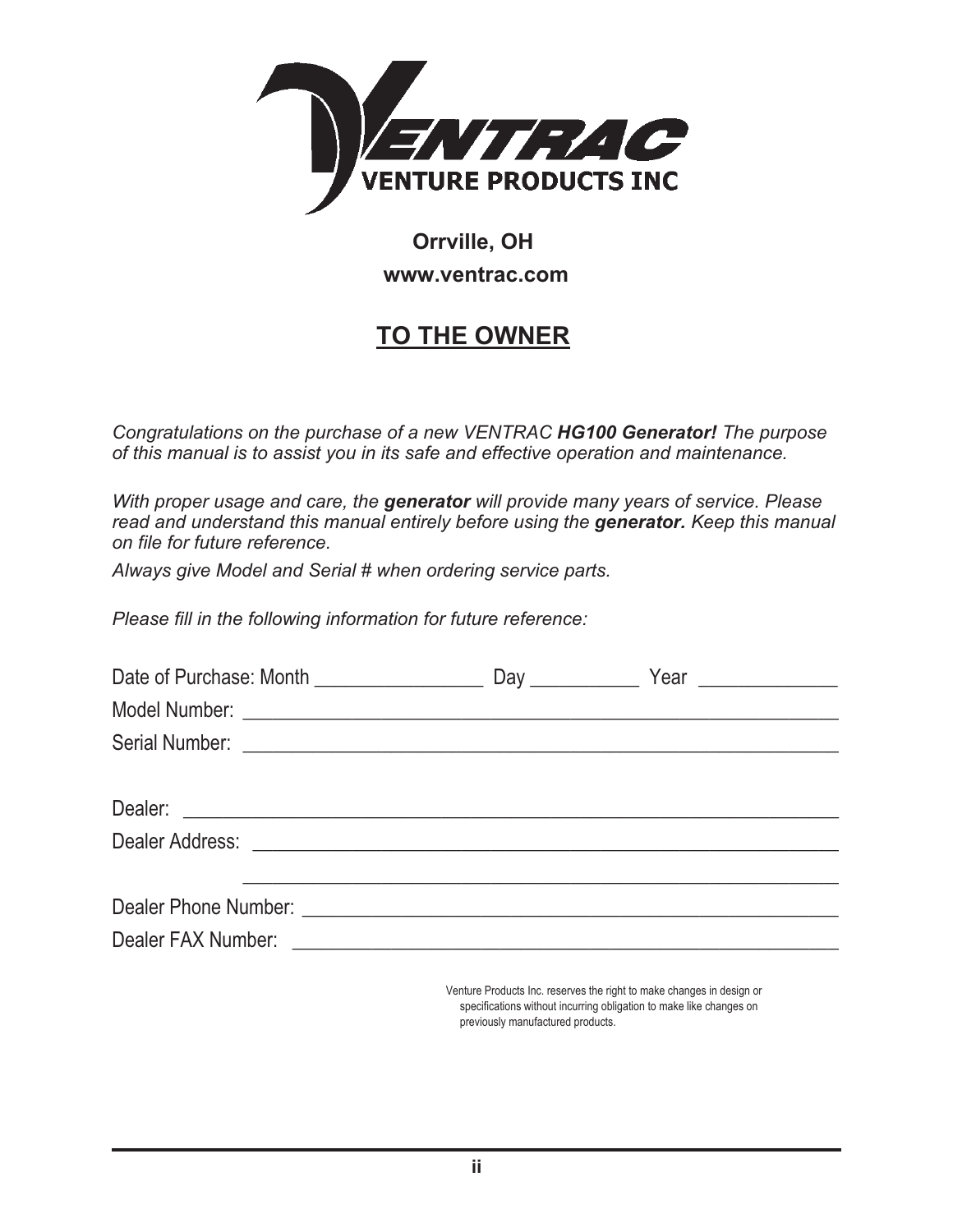## **TABLE OF CONTENTS**

| <b>INTRODUCTION</b>                     | <b>SECTION A</b> |
|-----------------------------------------|------------------|
|                                         |                  |
| <b>SAFETY</b>                           | <b>SECTION B</b> |
|                                         |                  |
| <b>OPERATION</b>                        | <b>SECTION C</b> |
|                                         |                  |
| <b>PARTS &amp; ILLUSTRATED DRAWINGS</b> | <b>SECTION D</b> |
| Bearings, Shields, & DecalsD-3 & 4      |                  |

#### **WARRANTY**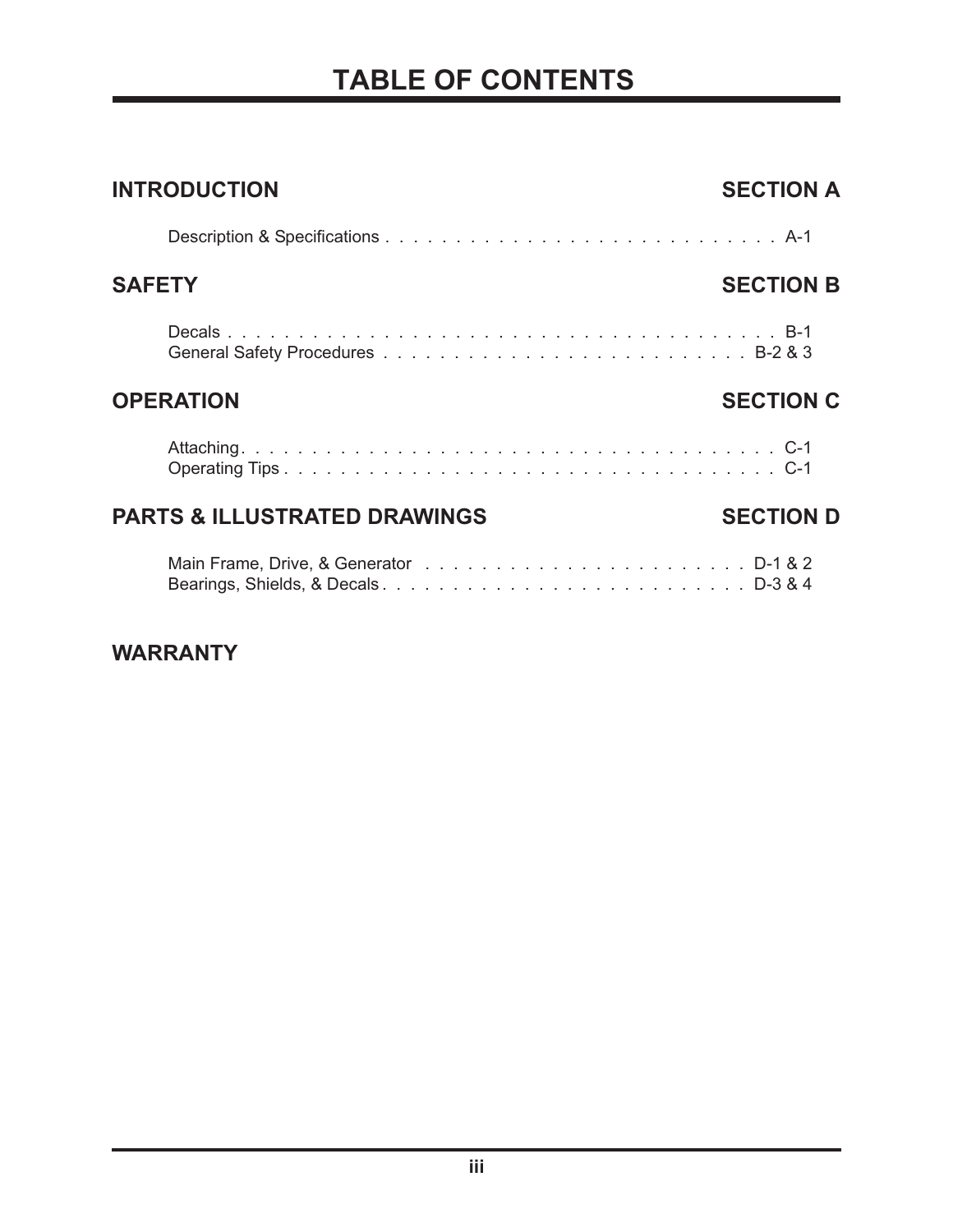#### **Product Description HG100 Generator**

The Ventrac HG100 Generator is a front mounted attachment designed to give you electrical power wherever you go. The generator produces both 120 and 240 volts of current. It is equipped with seven outlets and four different styles of receptacles. Circuit breakers protect against overload.

#### **Ventrac HG100 Specifications**

| Weight 196 pounds |
|-------------------|
|                   |
|                   |
|                   |
|                   |
|                   |
|                   |
|                   |
|                   |
|                   |
|                   |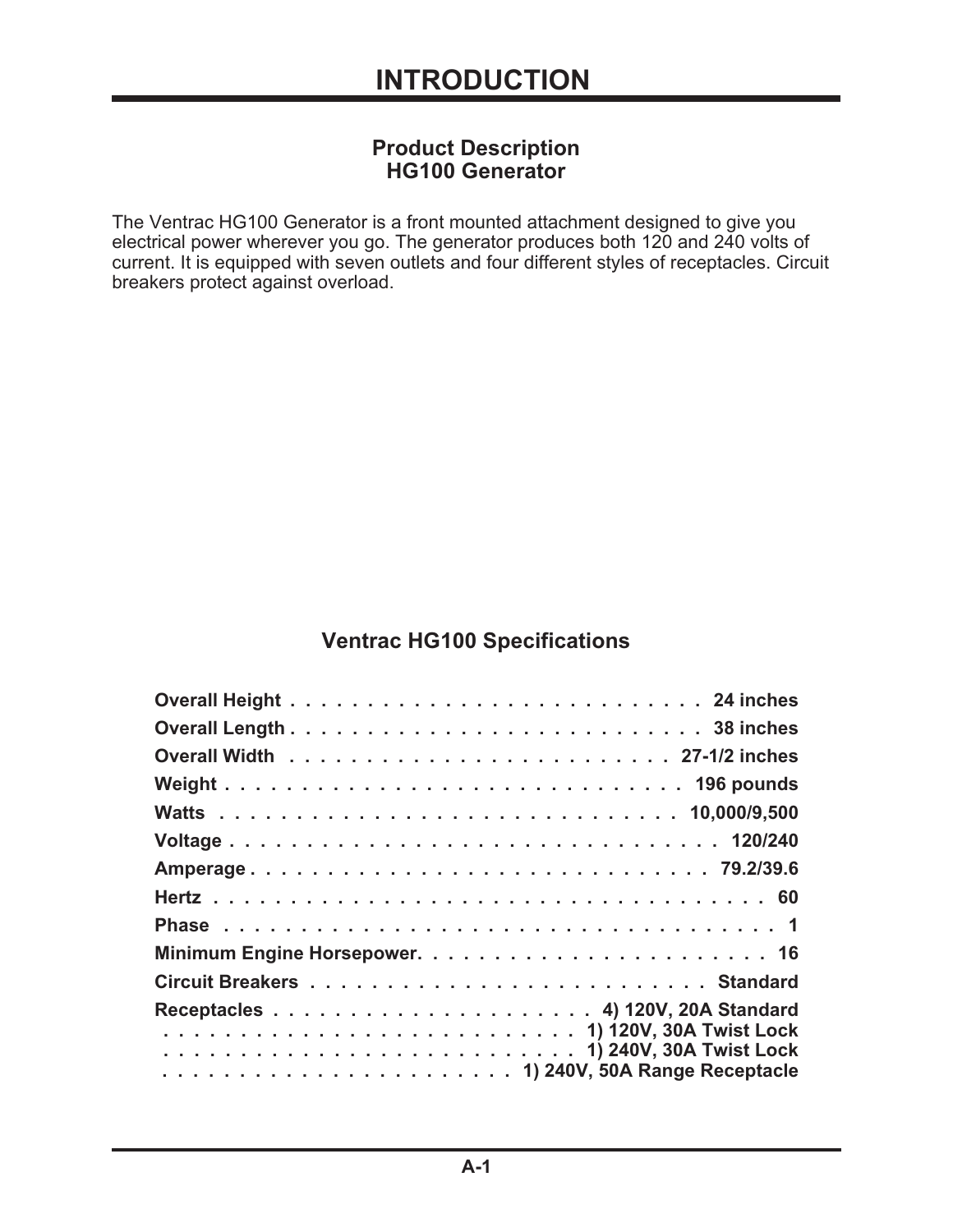## **SAFETY**

**The following decals must be maintained on your Ventrac generator. If any decals are faded or missing, contact your dealer promptly for replacements.**



| <b>Decal</b> | Page &<br><b>Location</b> | <b>Description</b>                | <b>Part</b><br><b>Number</b> |
|--------------|---------------------------|-----------------------------------|------------------------------|
| A            | $D-3, #9$                 | <b>Danger - Shield Missing</b>    | 00.0062                      |
| В            | $D-3, #6$                 | <b>Moving Part Hazard</b>         | 00.0101                      |
| С            | $D-3, #5$                 | <b>Keep Hands &amp; Feet Away</b> | 00.0123                      |
|              | $D-3, #14$                | <b>Serial Number Plate</b>        | N/A                          |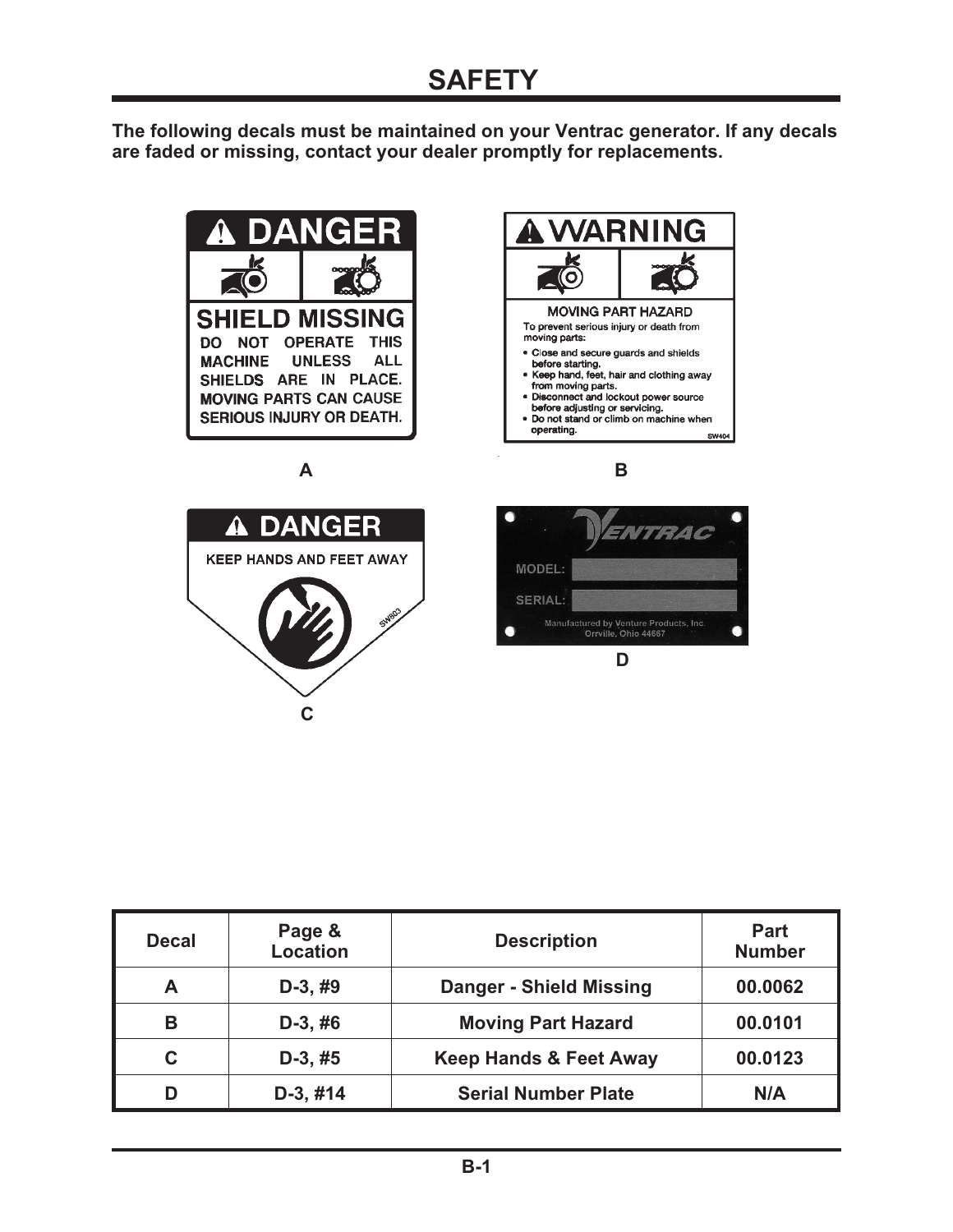#### **General Safety Procedures for Ventrac Tractors, Attachments, & Accessories**



Please read and understand the operator's manual before operating any equipment.



Many different circumstances and situations can occur for which the operator must determine a safe way to operate the tractor and attachment. Always use proper safety precautions and always use common sense. Observe all safety decals.



DO NOT let children or any untrained person operate the tractor or attachment.



Never allow additional riders on the tractor or attachments.



DO NOT operate tractor or attachments if you are under the influence of alcohol, drugs, medication that may impair judgment or cause drowsiness, or if you are not feeling well.



Approach every task with an underlying consideration for your safety as well as the safety of anyone who happens to be near your work area. Make sure that all the operators of this equipment are thoroughly trained in using it safely.



All shields and guards must be in place during operation.



Ensure the attachment or accessory is locked or fastened securely to the tractor (power unit) before operating. See tractor manual for lock procedure.



Ensure that all bystanders are clear of the tractor and attachment before operating. Be especially careful and observant if other people are present. Never assume that bystanders will remain where you last saw them.



Always look in the direction the tractor is moving.



Never direct the discharge of any attachment in the direction of people, animals, **A** buildings, vehicles, or objects of value.



Be alert for any sign of equipment failure. An unusual noise can be a sign or warning of something needing immediate attention.

**This symbol identifies potential health and safety hazards. It marks safety precautions.**

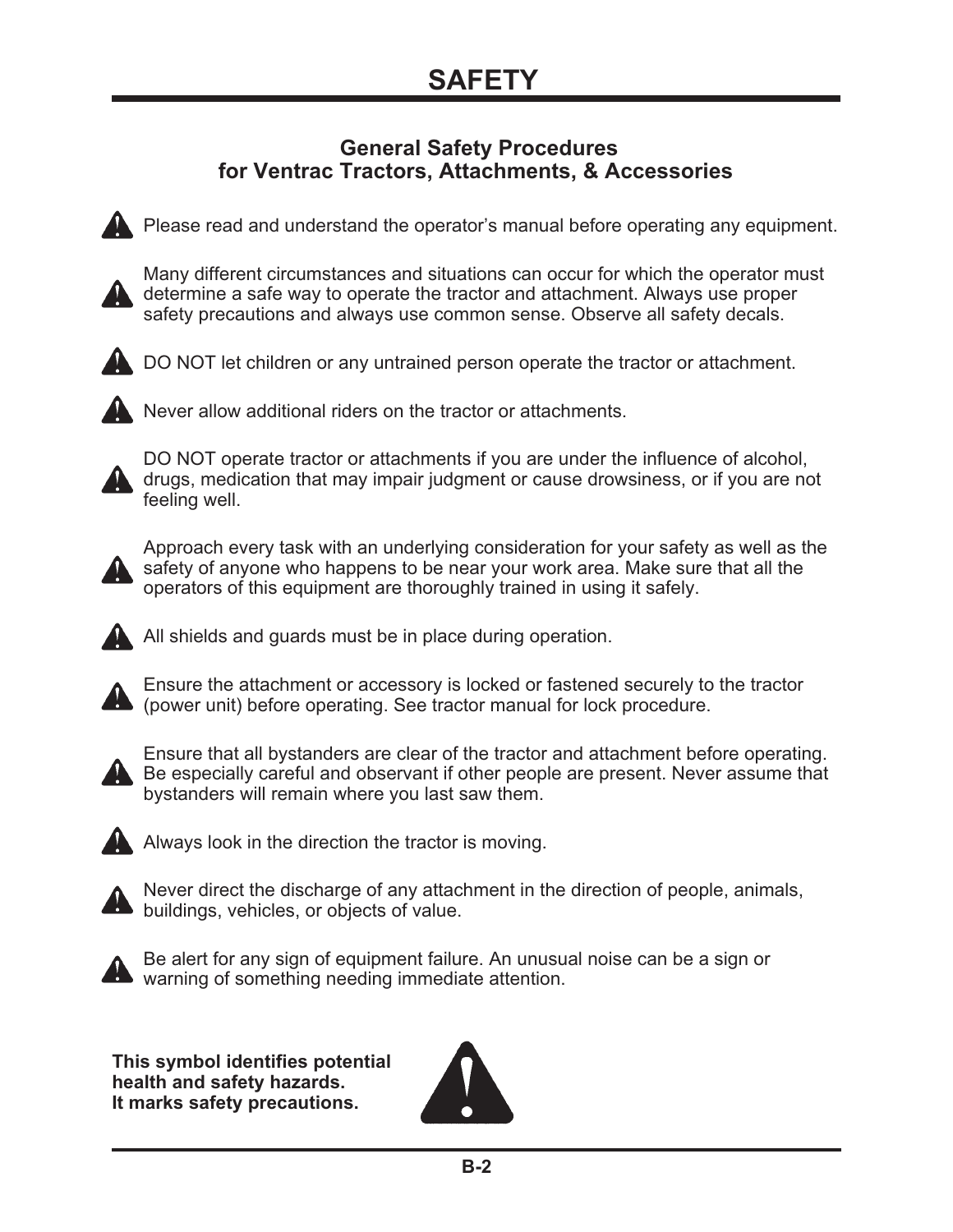#### **General Safety Procedures for Ventrac Tractors, Attachments, & Accessories**



Before adjusting, cleaning, lubricating, or changing parts on the tractor or attachment, engage the parking brake, lower the attachment to the ground, stop the engine, and remove the ignition key.



Always operate tractor and generator in an open well-ventilated area.



Never leave the tractor and generator unattended. Stay in the general vicinity to observe electrical requirement and performance of the equipment.

If utilizing existing home electric circuits in the event of a power outage, provide a means of insuring that the commercial power and portable generator power are never fed to the load at the same time. Never connect the generator output to any live home electric circuit. If the generator will be connected to existing home electric **A** circuits during a commercial power outage a positive means of isolating the



commercial and generator power must be provided. Consult a licensed electrical contractor for a proper and approved connection.

**Failure to do this will cause severe damage to the generator, and creates the possibility of an electrical fire, when commercial power is restored.**



Included with your Ventrac manual is the manual from the manufacturer of the **A generator. Please read and understand all operation and safety procedures before** operating the generator.

**This symbol identifies potential health and safety hazards. It marks safety precautions.**

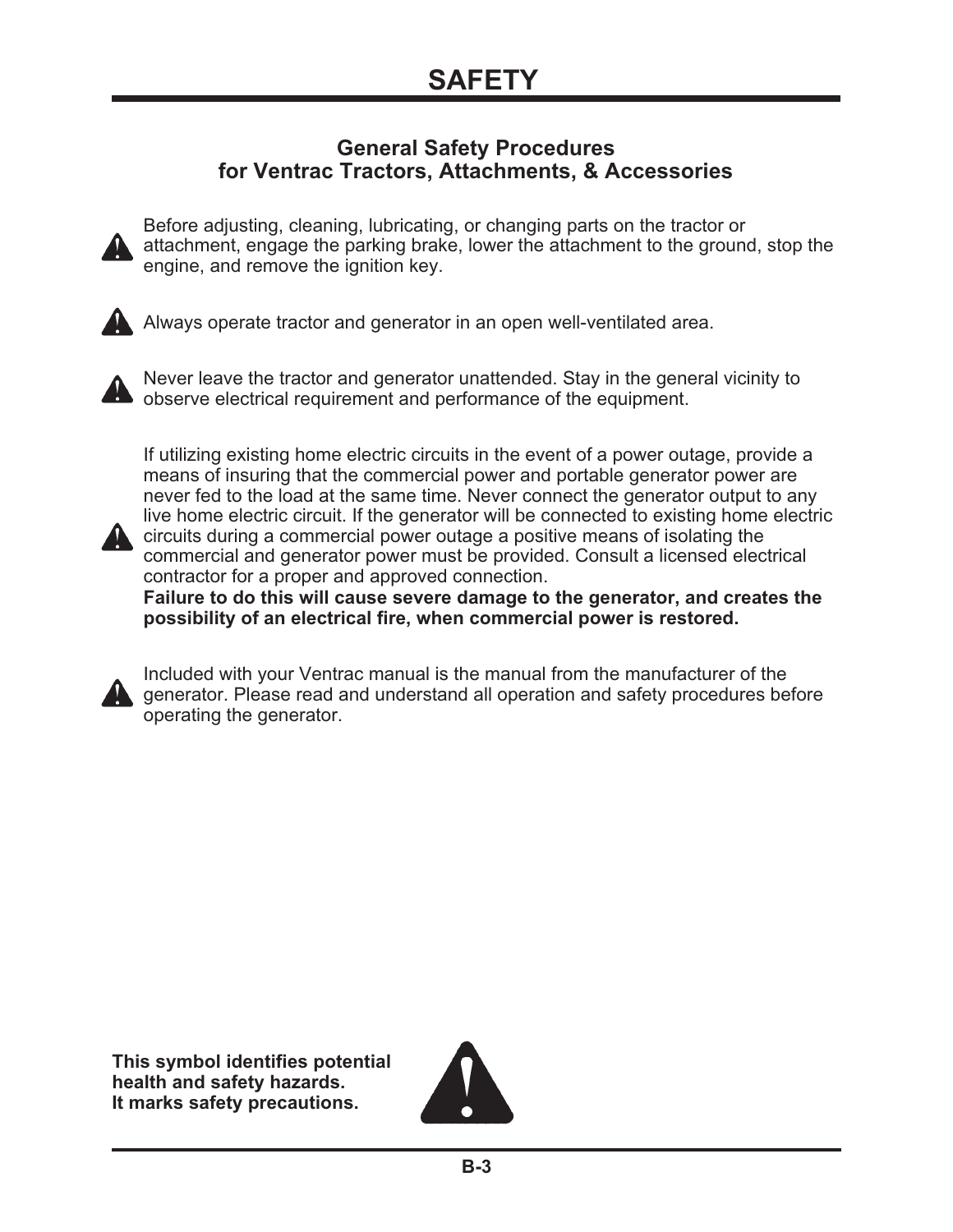#### **Operating Instructions**

#### **Attaching:**

- 1. Drive the tractor forward slowly into the hitch arms of the generator. Align the hitch arms with the generator arms by raising or lowering the front hitch and complete the engagement.
- 2. Once completely engaged, close the front hitch latch.<sup>\*</sup>
- 3. Shut off the tractor engine and engage the parking brake.
- 4. Place attachment belt over the outside groove of the PTO drive pulley on the tractor. Ensure the belt is properly seated in each pulley.
- 5. Engage the PTO spring tension lever.\*

#### **Detaching:**

- 1. Park the tractor on a level surface and set the parking brake.
- 2. Lower the generator to the ground.
- 3. Shut off tractor engine.
- 4. Disengage the PTO spring tension lever.\*
- 5. Remove the attachment belt from the PTO drive pulley on the tractor.
- 6. Disengage the hitch latch.\*
- 7. Restart the tractor and slowly back away from the generator.

\*Refer to tractor manual for operation of controls.

#### **Operating Techniques and Tips:**

Before using the generator, disengage the weight transfer system on the tractor.

To begin using the generator, the seat safety switch will need to be depressed in order to keep the PTO running to power the generator. To activate the seat switch, remove one of the rear weights from the tractor or use a smooth object that weighs 20-30 pounds and place on the center of the tractor seat.

Engage the PTO with the engine at 2000-2500 RPM.

During operation of the generator, the engine should operate between 3000-3200 RPM to get the proper output of 220-240 volts on the voltmeter gauge. The gauge should be checked periodically to make sure it is operating in the correct parameters. Under load, the voltage may drop. If the gauge reads low, speed the tractor engine up. If the gauge reads high, slow the engine down.

Even though the voltmeter gauge reads 220-240 volts, the correct amount of current is directed to each receptacle. (120V to a 120V receptacle, 240V to a 240V receptacle)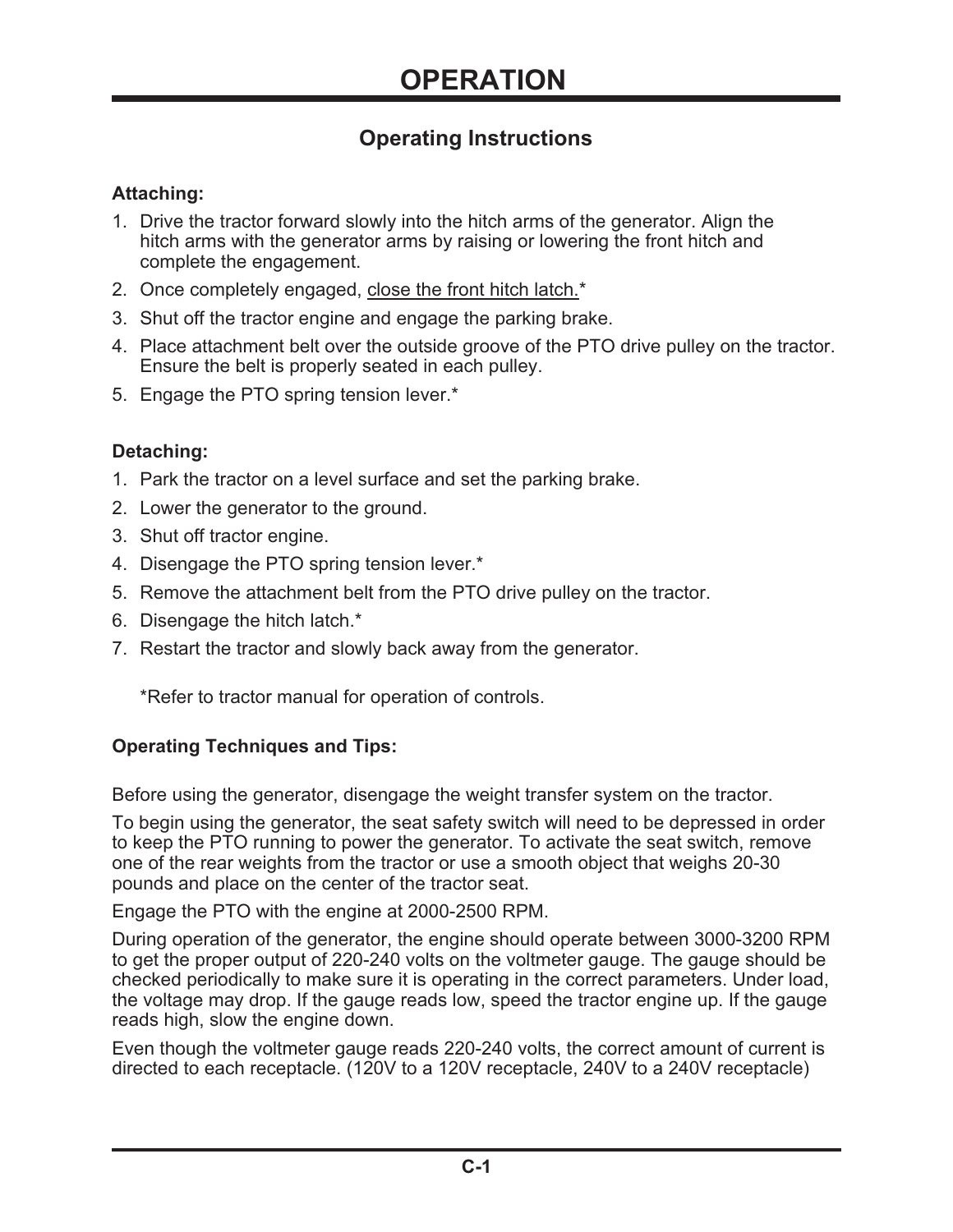# PARTS MANUAL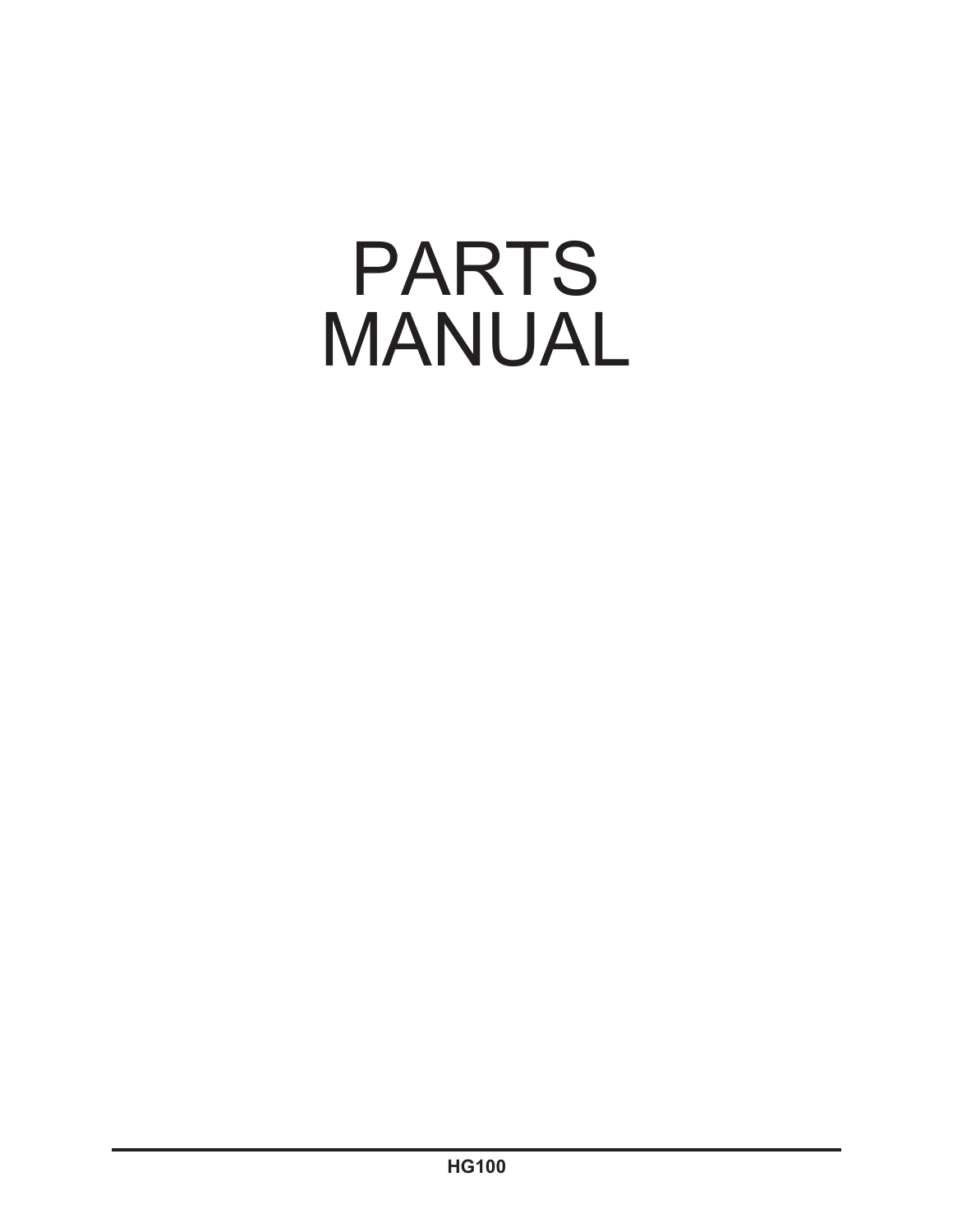## **PARTS**

## **ILLUSTRATED DRAWING MAIN FRAME, DRIVE, & GENERATOR**

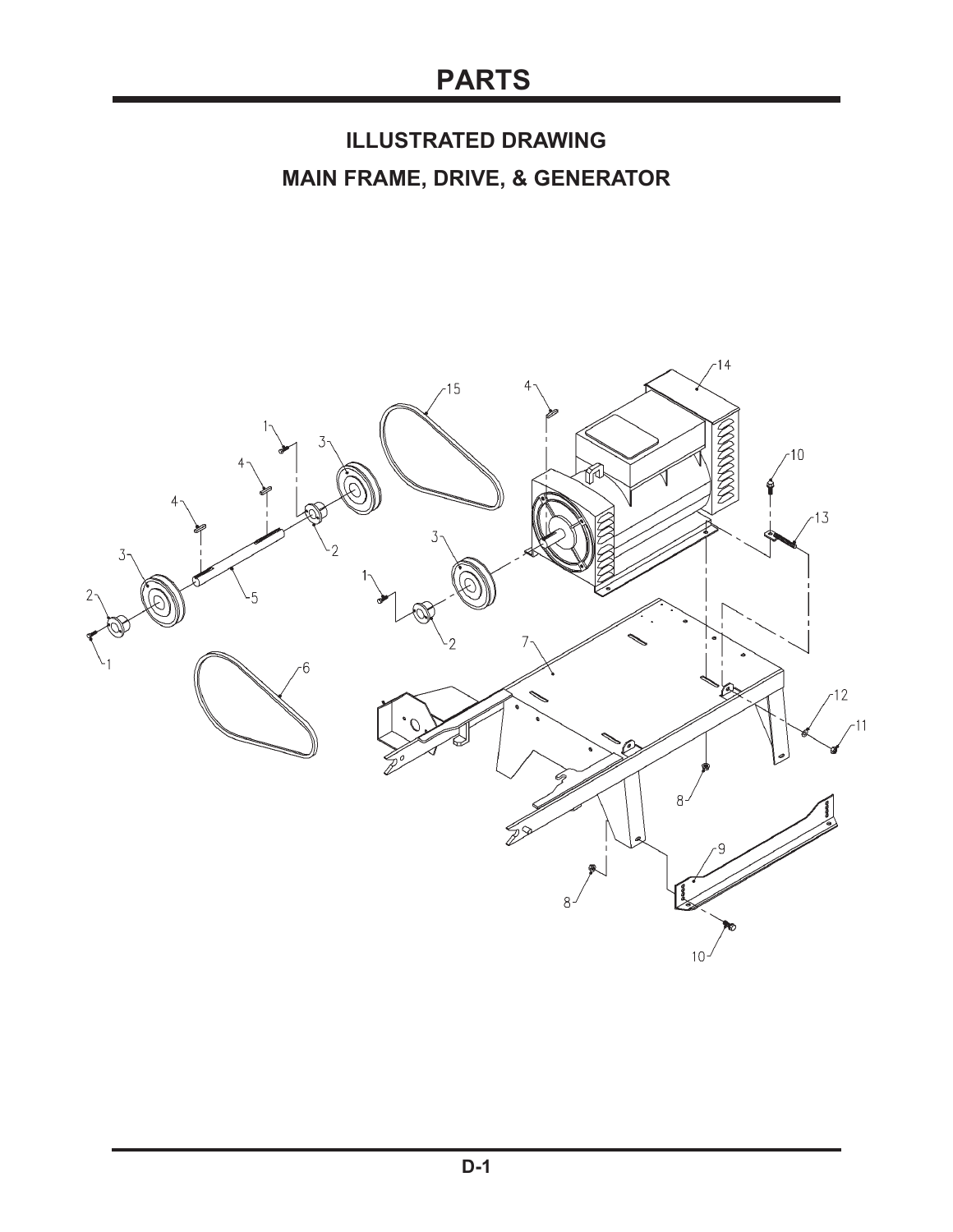## **MAIN FRAME, DRIVE, & GENERATOR**

| REF. | PART NO. | <b>DESCRIPTION</b>                                                                                                                           |  |
|------|----------|----------------------------------------------------------------------------------------------------------------------------------------------|--|
|      |          | 3. 83.BK55H 5-1/2" H-Bushing Pulley 3                                                                                                        |  |
|      |          | 7. 62.0795. Generator Frame 1<br>8. 99.SF06 3/8-16 Flange Nut 8<br>10 99.SF0606 3/8-16 x 3/4 Flange Bolt 8<br>12 94.06 3/8 USS Flat Washer 2 |  |
|      |          |                                                                                                                                              |  |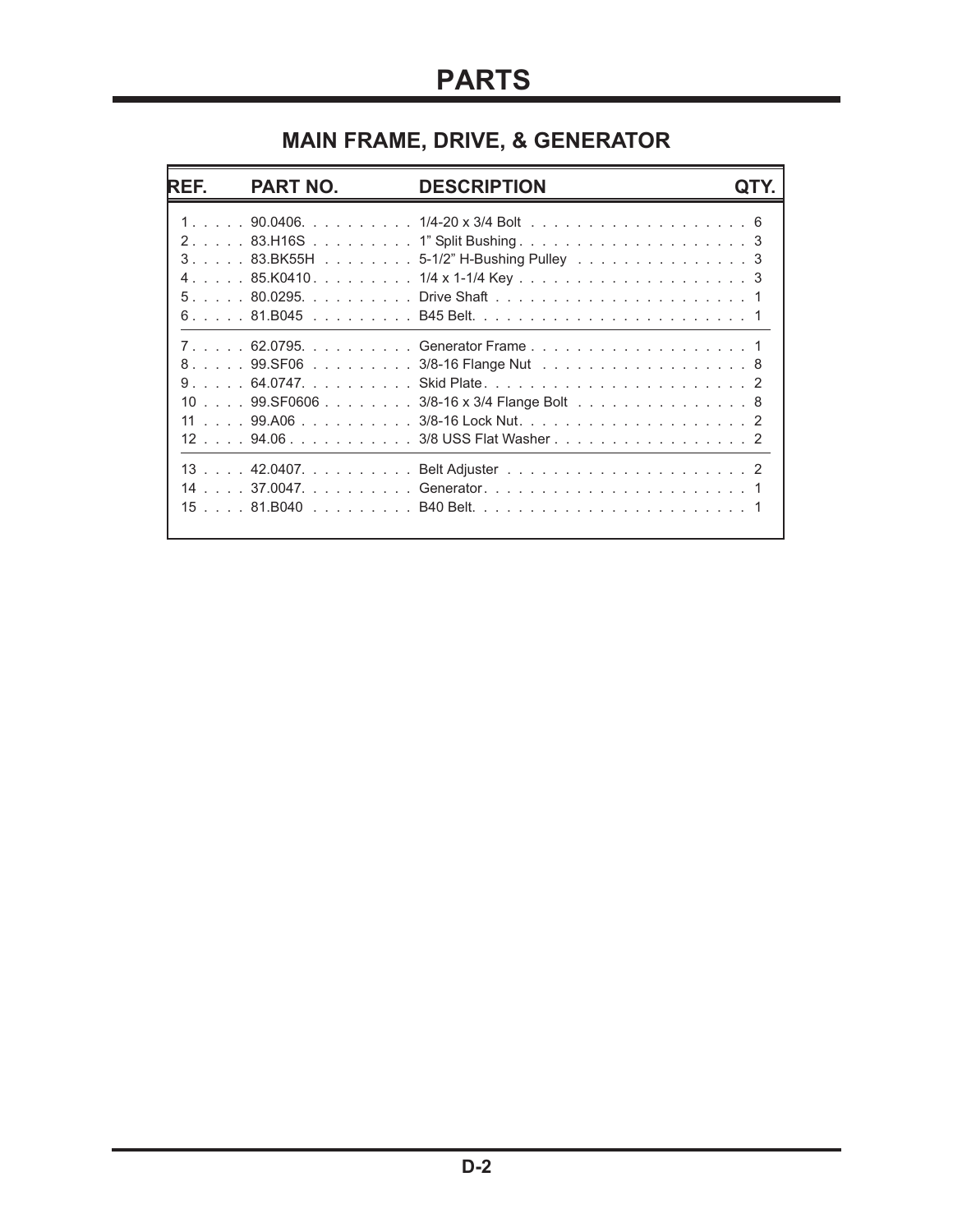## **PARTS**

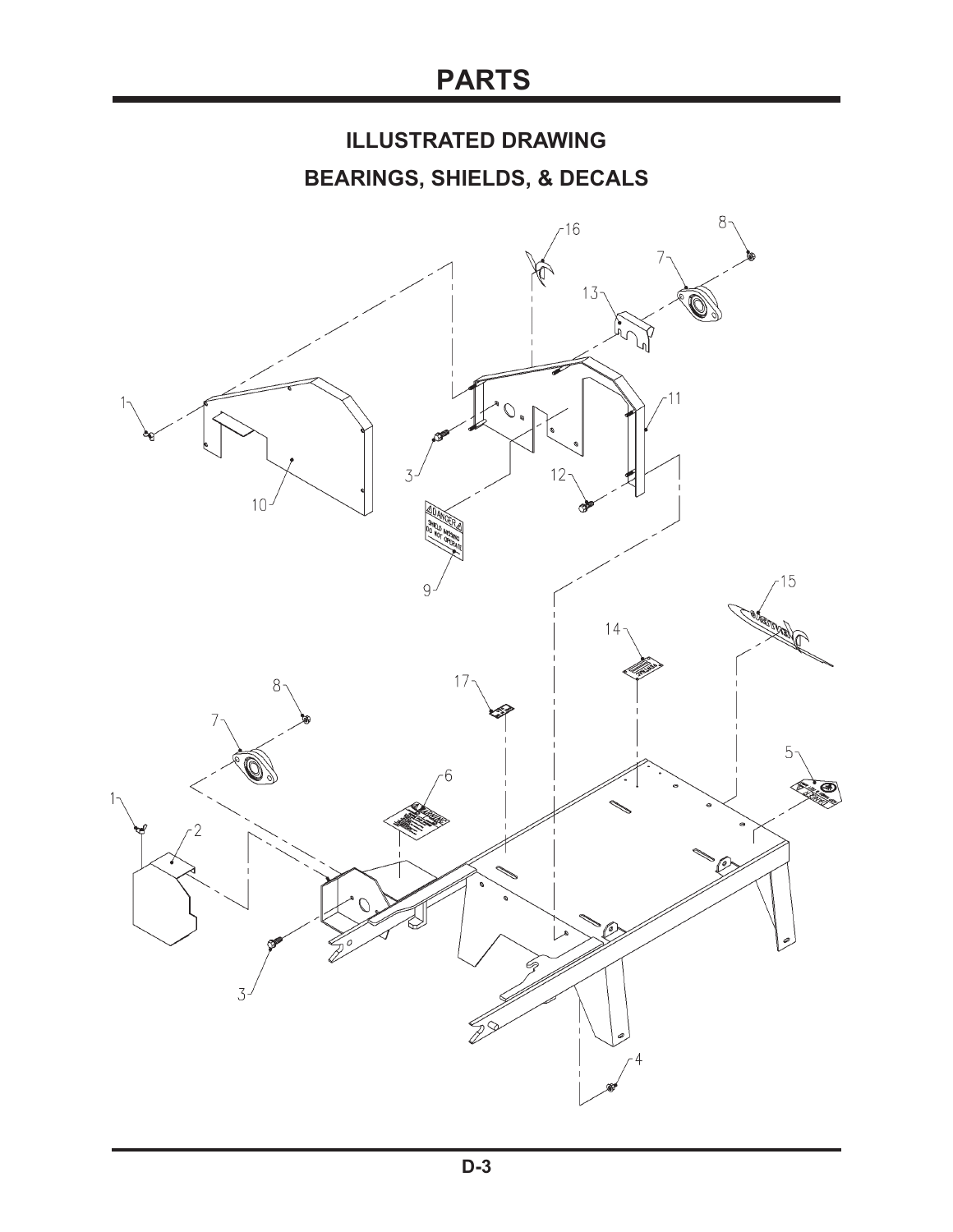## **BEARINGS, SHIELDS, & DECALS**

| REF. | <b>PART NO.</b>                                      | <b>DESCRIPTION</b>                                                                                                                                                                   |  |
|------|------------------------------------------------------|--------------------------------------------------------------------------------------------------------------------------------------------------------------------------------------|--|
|      | $5. 00.0123.$<br>$6. \ldots 00.0101. \ldots 0.0101.$ | 2. 60.0665. Drive Pulley Shield 1<br>3. 97.0508. 5/16-18 x 1 Carriage Bolt. 4<br>4. 99.SF06 3/8-16 Flange Nut 3<br>Decal, Hazard - Moving Part 1                                     |  |
|      | 7. 55.FB16016<br>8. 99.SF05                          | 1" Flange Block Bearing 2<br>5/16-18 Flange Nut. 4<br>9. 00.0062. Decal, Danger - Shield Missing. 1<br>11 62.0796. Belt/Pulley Housing. 1<br>12 99.SF0606 3/8-16 x 3/4 Flange Bolt 3 |  |
|      |                                                      | 14 00.0128. Serial Number Plate 1<br>17 00.0100. Decal, Made in USA 1                                                                                                                |  |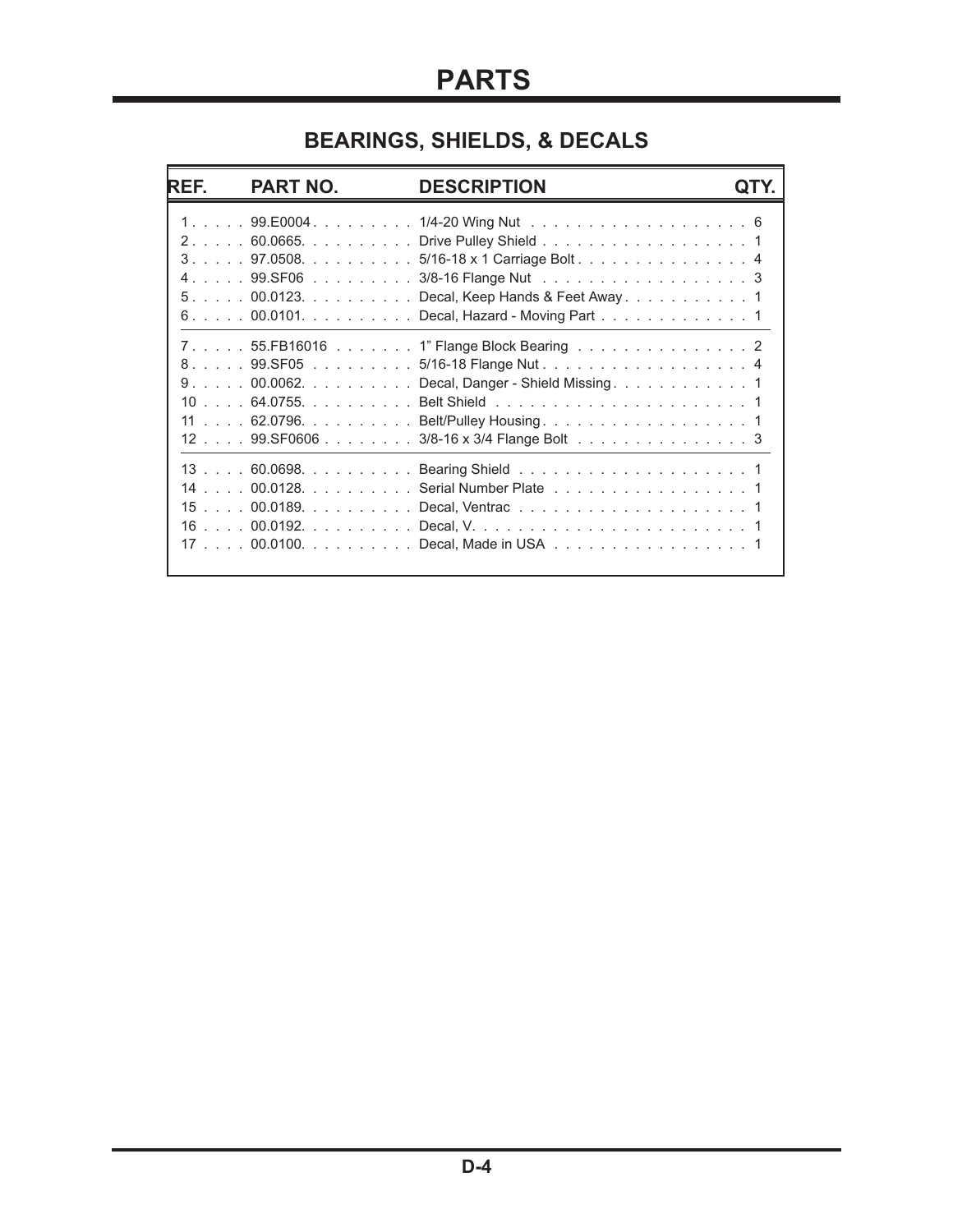

#### **LIMITED WARRANTY – VENTRAC TURF EQUIPMENT**

*Venture Products, Inc.* (shall be referred to as *V.P.I.*) warrants on the terms and conditions herein, that it will repair, replace, or adjust any part manufactured by *Venture Products* Inc. and found by *Venture Products Inc* to be defective in material and / or workmanship.

Effective September 1<sup>st</sup> 2004, *Ventrac* warranty on Tractors & Attachments for **Residential use only** is limited to **Three (3) years** from original purchase date. Ventrac Tractors & Attachments used **Commercially or for any income producing purpose** is limited to **Two (2) years** from original purchase date. *Ventrac* ET200 turbine blower (turbine only) is limited to **Two (2) years** from original purchase date. *Ventrac* HG150 generator is limited to **One (1) year** from original purchase date. *Ventrac* Tractors & Attachments used for **Rental** is limited to **180 days** from original purchase date. (**NOTE:** All accessories such as: 3-point hitch, foot pedal, dual wheel kit, etc. will be covered under the above warranty periods as they would apply provided they are installed by an Authorized *Ventrac* Dealer.) This warranty may be transferred and will carry the remainder of the warranty starting from the Original Purchase/Registration date with the dealership and/or *V.P.I*. In the event that product/s originally registered as **(3) year Residential use** are to be transferred to a commercial user the warranty would change to the remainder of **(2) year Commercial use** starting from the Original Purchase/Registration date with the dealership and/or *V.P.I*.

If this warranty covers a consumer product as defined by the Magnusson-Moss warranty act, no warranties, express or implied, (including, but not limited to, the warranty of merchantability or fitness for a particular purpose) shall extend beyond the applicable time period stated in bold face type above.

If this warranty covers a product used commercially or for any income producing purpose, the foregoing warranties are in lieu of all other warranties and no representations, guarantees or warranties, express or implied, (including, but not limited to, a warranty of merchantability or fitness for a particular purpose), are made by *V.P.I.* in connection with the manufacture or sale of its products.

The engine warranty is covered by its respective engine manufacturer. Please refer to the engine manufacturer's warranty statement that is included in the owner's manual. *V.P.I.* does not handle warranty adjustments on engines. Engine warranties should be referred to the nearest authorized service outlet of the engine manufacturer.

The *Ventrac* turf equipment, including any defective parts, must be returned to an Authorized *Ventrac* Dealer within the warranty period. The warranty shall extend to the cost to repair or replace (as determined by *V.P.I.*) the defective part. **The expense of pickup and delivery of equipment, service call drive time or any transportation expense incurred for warranty repair is the sole responsibility of the owner and is not covered under warranty by** *Ventrac and/or V.P.I. V.P.I.'s* responsibility in respect to claims is limited to making the required repairs or replacements, and no claim of breach of warranty shall be cause for cancellation or rescission of the contract of sale of any *Ventrac* equipment. Proof of purchase may be required by the dealer to substantiate any warranty claim. Only warranty work performed and submitted by an Authorized *Ventrac* Dealer may be eligible for warranty credit.

This warranty extends only to *Ventrac* turf equipment operated under normal conditions and properly serviced and maintained. The warranty expressly does **NOT** cover: (a) any defects, damage or deterioration due to normal use, wear and tear, or exposure; (b) normal maintenance services, such as cleaning, lubrication, oil change; (c) replacement of service items, such as oil, lubricants, spark plugs, belts, rubber hoses or other items subject to normal service replacement; (d) damage or defects arising out of, or relating to abuse, misuse, neglect, alteration, negligence or accident; (e) repair or replacement arising from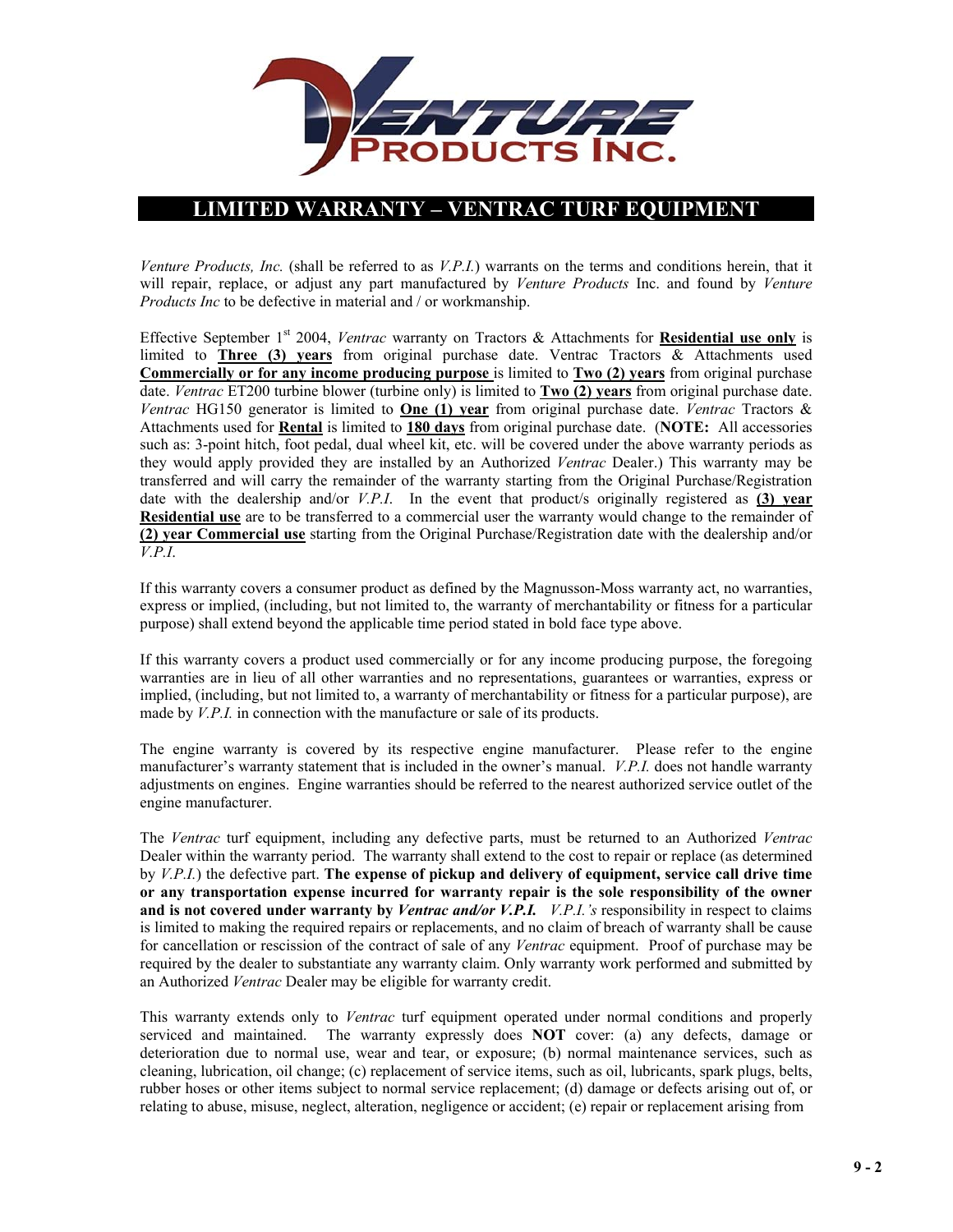

#### **LIMITED WARRANTY – VENTRAC TURF EQUIPMENT**

operation of, or use of the turf equipment which is not in accordance with operating instructions as specified in the operator's manual or other operational instructions provided by *V.P.I.*; (f) repair or replacement arising as a result of any operation from Ventrac turf equipment that has been altered or modified so as to, in the determination of *V.P.I.*, adversely affect the operation, performance or durability of the equipment or that has altered, modified or affected the turf equipment so as to change the intended use of the product; (g) repair or replacement necessitated by the use of parts, accessories or supplies, including gasoline, oil or lubricants, incompatible with the turf equipment or other than as recommended in the operator's manual or other operational instructions provided by *V.P.I.;* (h) repairs or replacements resulting from parts or accessories which have adversely affected the operation, performance or durability of the turf equipment; or (i) damage or defects due to or arising out of repair of *Ventrac* turf equipment by person or persons other than an authorized *Ventrac* service dealer or the installation of parts other than genuine *Ventrac* parts or *Ventrac* recommended parts.

The sole liability of *V.P.I.* with respect to this warranty shall be repair and replacement as set forth herein. *V.P.I.* shall have no liability for any other cost, loss, or damage. In particular *V.P.I* shall have no liability or responsibility for: (i) expenses relating to gasoline, oil, lubricants; (ii) loss, cost or expense relating to transportation or delivery of turf equipment from the location of owner or location where used by owner to or from any Authorized *Ventrac* Dealer; (iii) travel time, overtime, after hours time or other extraordinary repair charges or charge relating to repairs or replacements outside of normal business hours at the place of business of an Authorized *Ventrac* Dealer; (iv) rental of like or similar replacement equipment during the period of any warranty repair or replacement work; (v) any telephone or telegram charges; (vi) loss or damage to person or property other than that covered by the terms of this warranty; (vii) any claims for lost revenue, lost profit or additional cost or expense incurred as a result of a claim of breach of warranty; or (viii) attorney's fees.

The remedies of buyer set forth herein are exclusive and are in lieu of all other remedies. The liability of *V.P.I*., whether in contract, tort, under any warranty, or otherwise, shall not extend beyond its obligation as set forth herein. *V.P.I*. shall not be liable for cost of removal or installation nor shall *V.P.I*. be responsible for any direct, indirect, special or consequential damages of any nature. In no event shall *V.P.I.* be liable for any sum in excess of the price received for the goods for which liability is claimed.

There are no representations or warranties which have been authorized to the buyer of the turf equipment other than set forth in this warranty. Any and all statements or representations made by any seller of this equipment, including those set forth in any sales literature or made orally by any sales representative, are superceded by the terms of this warranty. Any affirmation of fact or promise made by *V.P.I.* or any of its representatives to the buyer which relates to the goods that are the subject to this warranty shall not be regarded as part of the basis of the bargain and shall not be deemed to create any express warranty that such goods shall conform to the affirmation or promise.

No employee, distributor, or representative is authorized to change the foregoing warranties in any way or grant any other warranty on behalf of *V.P.I.*

Some states do not allow limitations on how long an implied warranty lasts or allow the exclusion on limitation of incidental or consequential damages, so the above limitation or exclusion may not apply to you.

This warranty gives you specific legal rights, and you may also have other rights which vary from state to state.

This warranty applies to all *Ventrac* turf equipment sold in the United States and Canada.